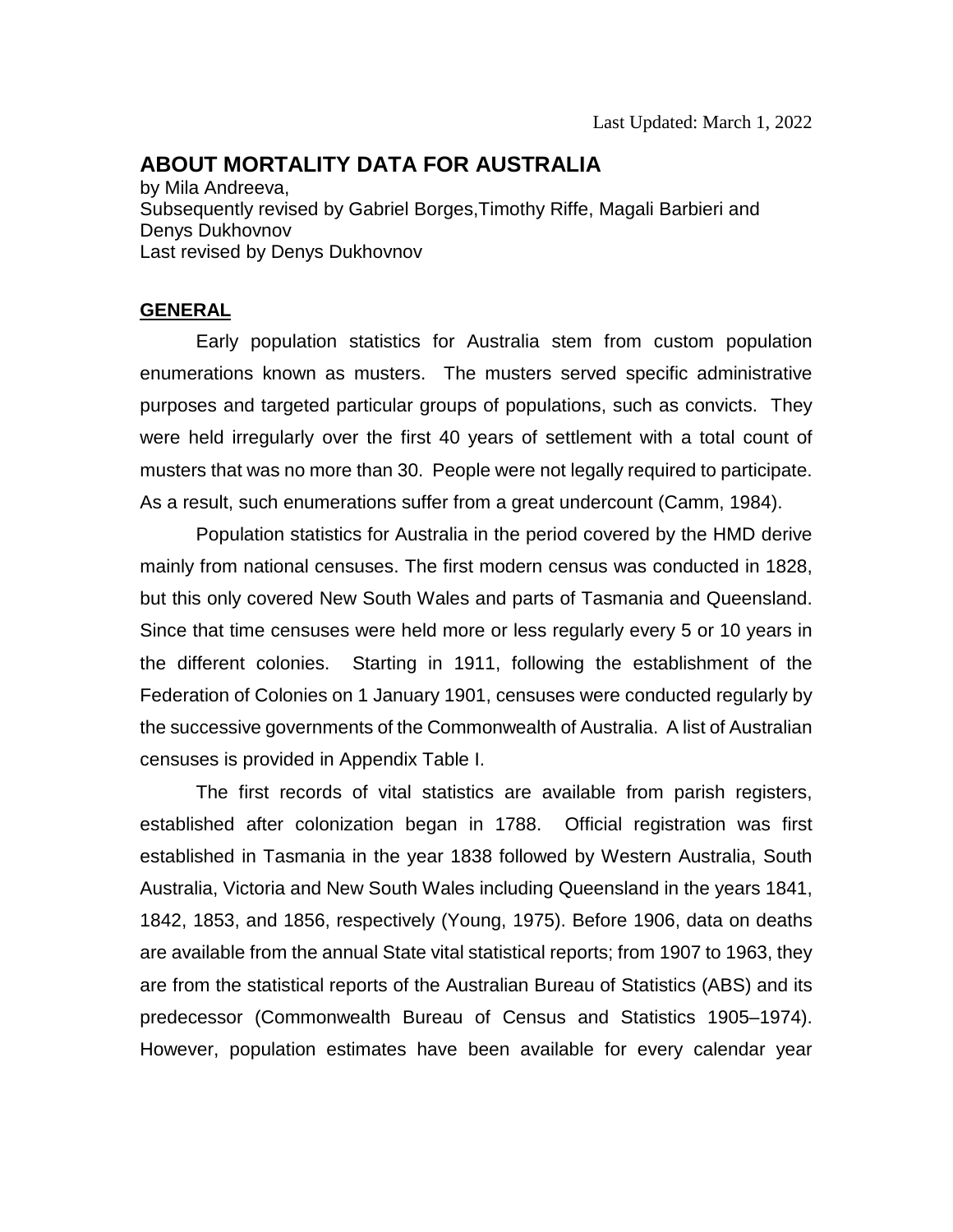starting in 1921 only, which explains why the HMD series starts then. The ABS now maintains an individual record database of deaths starting in 1964.

#### *Source of Data*

Population data used in the HMD for the years 1921 to 2020 originate from Australian official estimates produced by the ABS using intercensal methods. These data have either been purchased from the ABS or downloaded freely from the ABS website. Population data for years 1921-1970 were purchased from the ABS. The data are compilations from various statistical publications on population estimates. Population data for years 1971-2020 are official mid-year estimates from the ABS. Whenever possible, the latest population estimates are included.

Data on deaths for years 1921 to 1963 have been compiled by the HMD from annual official statistics reports. Special tabulations of death counts have been purchased from the ABS for years 1964 until 2019.

Annual birth counts by sex have also been downloaded from the ABS website. Total birth counts by month have been compiled from annual statistical reports for years 1962-1974.. Births by year, sex, and month of occurrence for 1975-2019 have been received as part of a purchasing bundle from the ABS.

Additional information about the data sources is included in Appendix II. Complete information for each data value in the database is provided in the reference and note files, available in the input database.

#### **TERRITORIAL COVERAGE**

There has been no significant change in territorial coverage of Australian statistics in the period currently covered by the HMD series. The estimated resident population of Australia includes the population of "Other Territories" since June 1994, but it is not treated as a territorial change in this database. On December 31st of 2003 the population of Australia was estimated at 20,008,677 and the population of the "Other Territories" at 2,646, or 0.013% of the total.

Until 1967, the indigenous population was excluded from federal censuses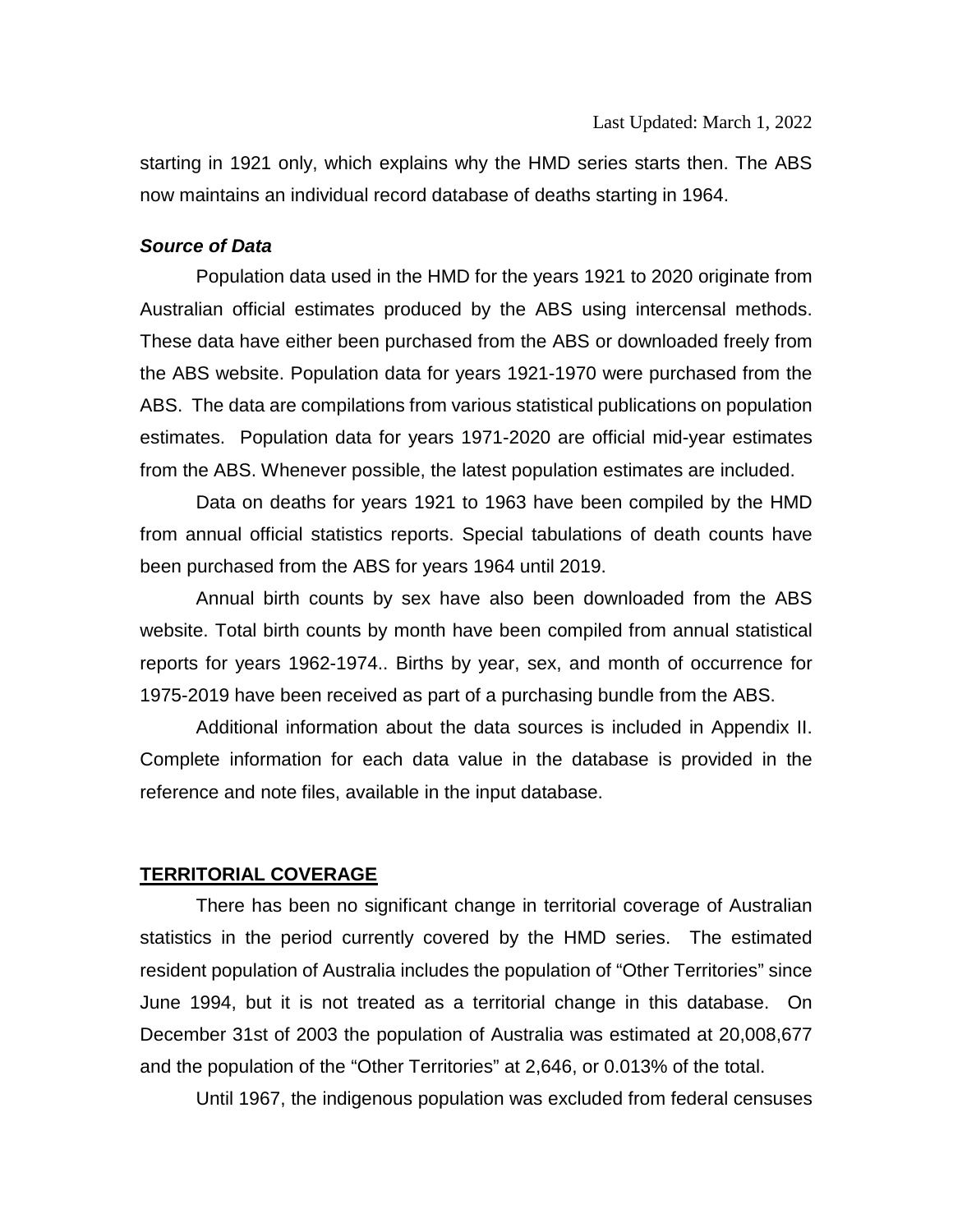and population estimates as stipulated in section 127 of the Constitution. 'Aboriginal natives' were defined as individuals with more than 50% Aboriginal 'blood'. The Constitution Alteration (Aboriginals) Act of 1967 repealed this provision and since 10 August 1967 'full-blooded' Aboriginals and Torres Strait Islander people are officially included in population statistics. Official population estimates were backdated to 1961 to include estimates of indigenous population, but Aboriginal births and deaths have only been included in Australia's vital statistics since 1966. This constitutes a universe change, but the HMD does not adjust the series at this time to account for this universe change, since the requisite data are either not available or of insufficient quality. The ABS estimates the aborigine population to have been approximately 80,000 persons at the time of the 1966 census, around 0.7-0.8% of the total population, but this estimate is not reliable or detailed enough to use to adjust the HMD mortality series properly. Instead we assume that the indigenous Australian population was small enough around the time of these statistical changes that the effect on national mortality estimates is trivial.

#### **DEATH COUNT DATA**

#### *Coverage and Completeness*

Due to the legal requirements of the death registration system established in the middle of the 19th century, data on deaths are considered to be complete and of a good quality though data collected after 1964 are considered to be of a better quality than historical data (personal communication with ABS). Deaths of overseas visitors are classified according to the State or Territory where the death was registered. Official death statistics disseminated by ABS are based on deaths tabulated by year of registration rather than year of occurrence. In recent years, about five percent of deaths are registered after the year of occurrence. This percentage varies from year to year, and likely ranged from 5%-10% for the years included in the HMD series by year of registration (1921-1963). The effect of late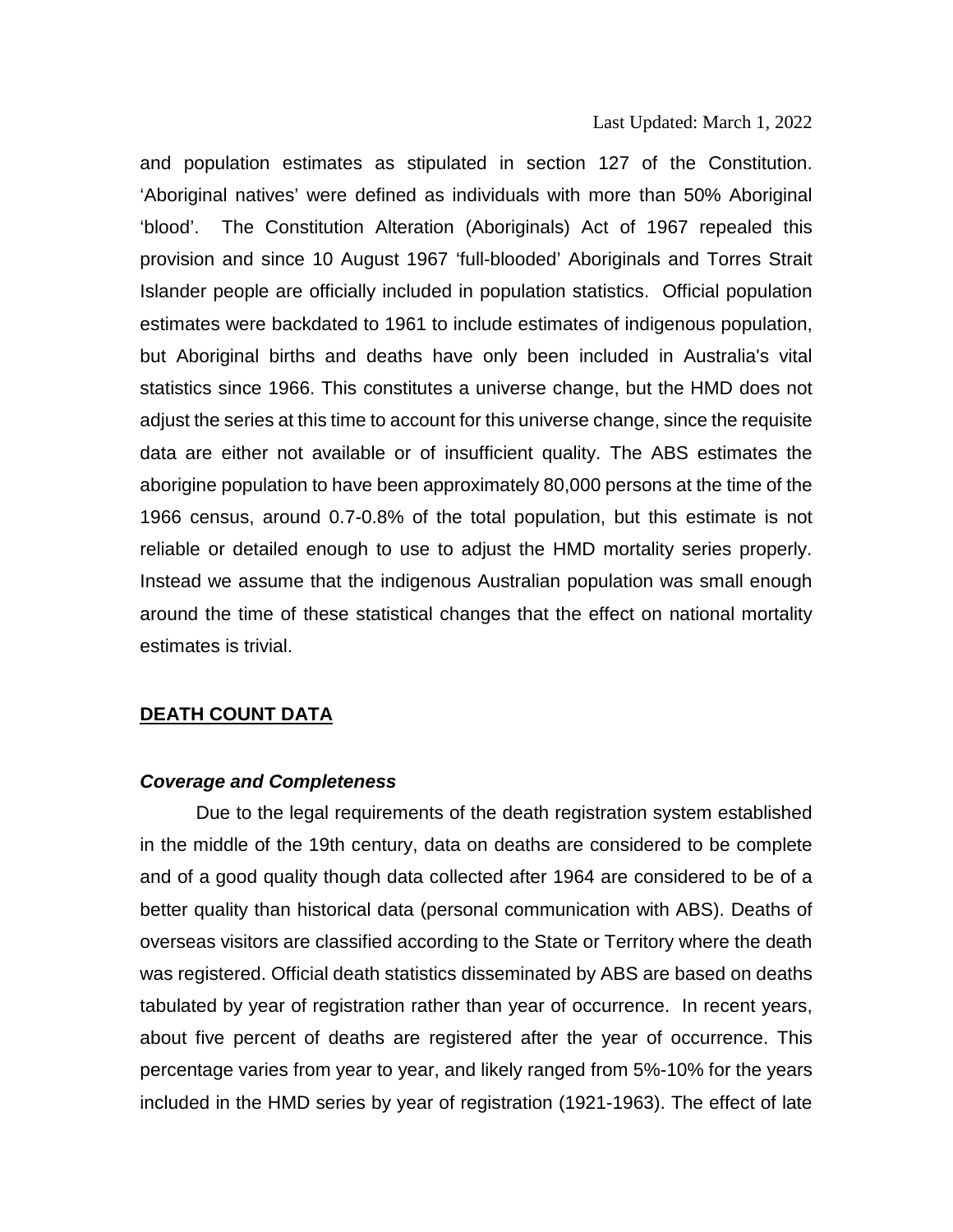registration is to smooth real annual variation in death counts, and to introduce unobserved variation due to annual changes in the proportion of deaths registered late. For the years in which we can compare results from using registered versus occurred deaths, 1964-2011, the effect of late registration would have been to introduce a random error in life expectancy on the order of +/- 0.1 year of life, but with no detectable bias. Most late-registered deaths are registered in the year following occurrence. The most recent year in the HMD series, 2019, incorporates deaths which occurred in 2019 but were registered in 2020, and is considered reasonably complete. Forthcoming updates will tend to lag behind preliminary data availability in this fashion.

Currently, death statistics come from the death certificates and the death information forms. Death certificates are filled by the attending medical officer and include information on the cause of death or the condition leading to death. A death information form is filled out by the deceased's next of kin or by the funeral director and includes administrative and demographic information. Death certificates are coded by ABS and added to the unit record level database. Deidentified copies of computerized records are also provided to the [Australian](http://www.aihw.gov.au/)  [Institute of Health and Welfare](http://www.aihw.gov.au/) (AIHW) which maintains its own mortality databases.

#### *Specific Details*

- Data for years 1921-1963 are by single years of age (up to the maximum age) and year of registration. These data have been compiled by the HMD from freely available pdf files on the ABS website.
- ABS follows a strict policy on releasing confidential data. For current tabulations, including the HMD data purchased for years 1990-2011, all cells containing a death count of 1 or 2 have been replaced by an asterisk, and we do not know the true value. All such cases have been replaced with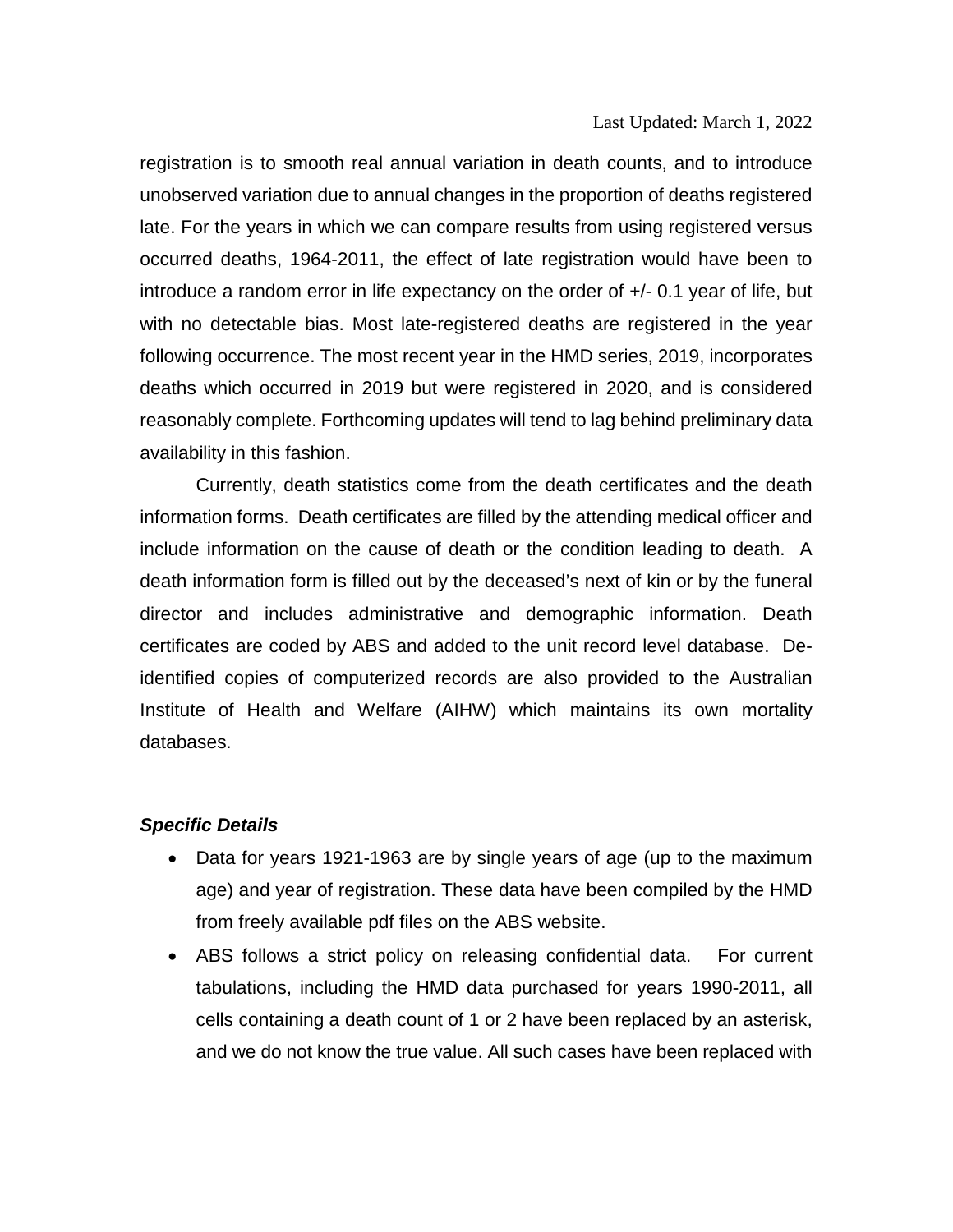the expected value (given marginal distributions), and these lines are identified by a note in the Input Database.



AUS, Male Mx / Female Mx, 1x1

There is an observed underreporting of WWII wartime male death registrations in the civil register. It is worth noting the dip in mortality sex ratio observed in the plot of male-to-female mortality rate sex ratios for years 1939-1945. A relevant remark from the ABS 1945 Demography bulletin notes as follows: "*The deaths as recorded in Section V. exclude deaths of defence personnel in each of the years 1942, 1943, 1944 and 1945 but include such of those deaths as were registered with civil Registrars during the years 1940 and 1941. The figures shown in this section thus relate to the Australian resident civilian population*." (Commonwealth Bureau of Census and Statistics 1947). This likely suggests that underreporting of military deaths over the course of the war led to the spot of reduced mortality sex ratio (in favor of females) in 1939- 1945 for ages 18-40.

•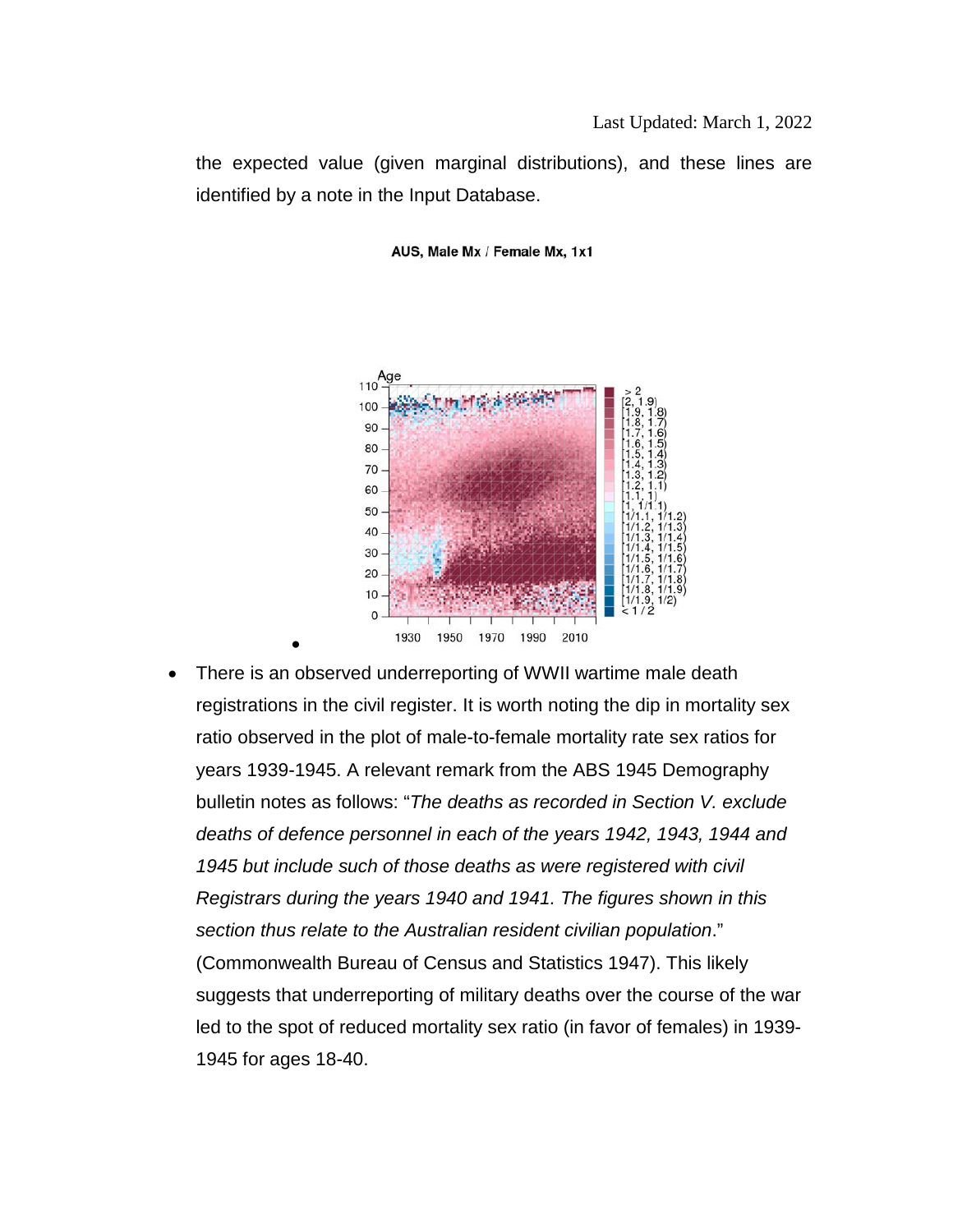- Death counts for years 1964 and forward are tabulated by year of occurrence. There is no obvious rupture in the series between 1963 and 1964, when the switch from year of registration to year of occurrence took place, and no special adjustment is made.
- For 1990-2019, deaths are tabulated by Lexis triangles, but birth cohort is missing in some cases, especially in the 1990s. There are therefore many overlapping additive Lexis shapes (AP, APC, PC) in the Input Database for deaths, each of which is dealt with according to the HMD methods protocol.

#### **POPULATION COUNT DATA**

#### *Coverage and Completeness*

Prior to 1971, population estimates are based on *de facto* census counts. Starting in 1971, population estimates are based on *de jure* census counts adjusted for net undercount and to include Australians temporarily overseas. The HMD makes no adjustment for this universe change, but this may be considered in the future. Data are considered to be complete and of good quality.

Resident (*de jure*) population estimates are referred to as either *Preliminary, Revised* or *Final*. They are derived from the census date population estimates which are in turn *de jure* census counts adjusted for net undercount. The net census undercount is estimated by ABS from a Post-Enumeration Survey conducted 3 weeks after the census. The estimates are produced by the cohort component method using information on subsequent births, deaths and migration. Preliminary estimates are generally made available six months after the reference period. Revised estimates are generally published a year later (e.g. estimates for the 1997-98 financial year became available in September, 1999). Final population estimates are published for the previous intercensal period after each census. Estimates by single years of age and sex are published annually with a June 30th reference date.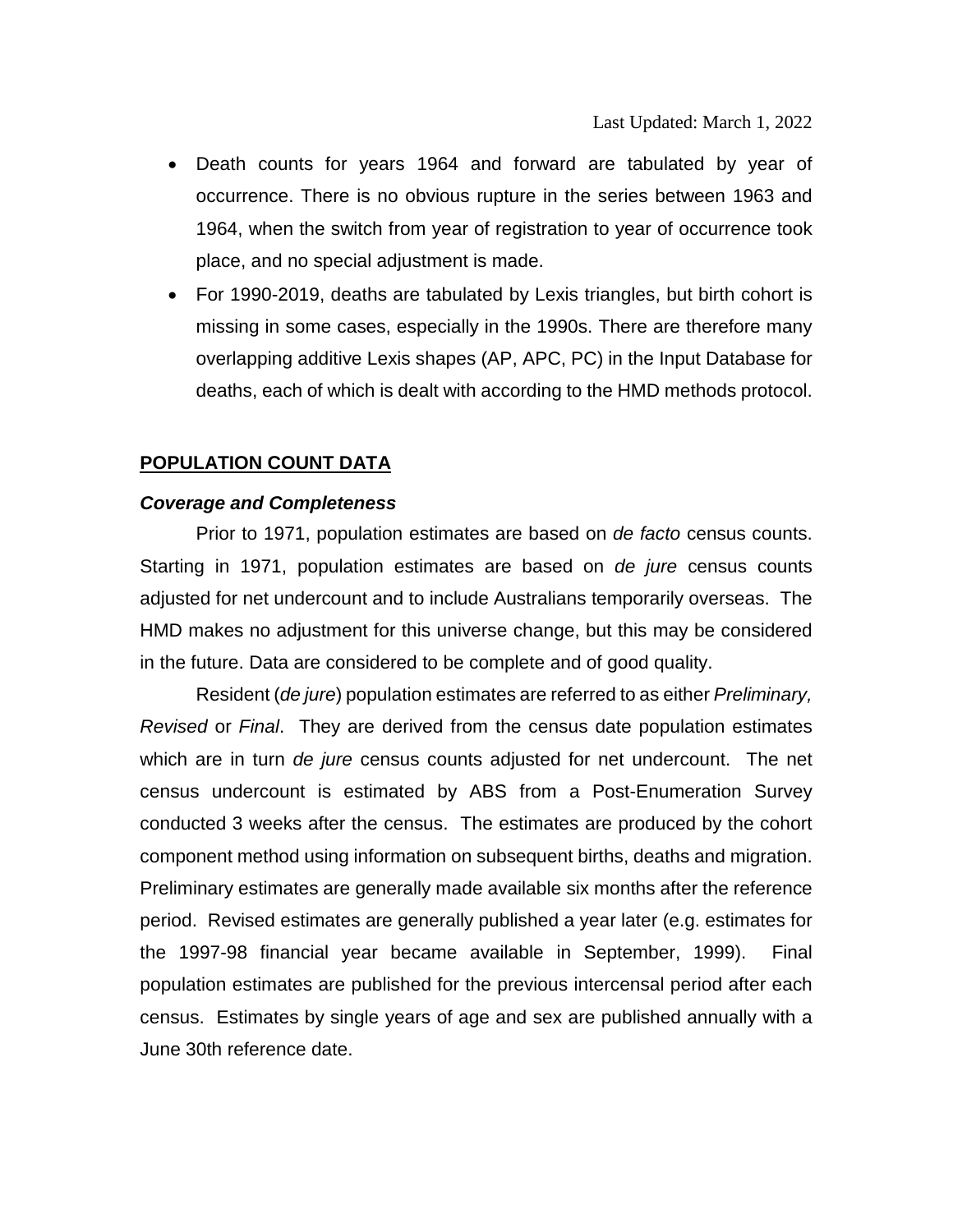#### *Specific Details*

- Until 1967, the indigenous population was excluded from federal censuses. Population estimates were *a posteriori* adjusted back to 1961 by ABS to include estimates of the indigenous population.
- All estimates from 1921 to 2020 are official mid-year estimates based on final intercensal estimates by ABS.
- The estimates for the years 2012-2016 are the revised official estimates, based on intercensal estimation from the 2016 census. 2017-2020 estimates are based on post-censal estimation.

## **BIRTH COUNT DATA**

#### *Coverage and Completeness*

Due to the legal requirements of the birth registration system established in the middle of the 19th century, data on births are considered to be complete and of good quality. Annual births are included in the HMD series by year of registration and sex. The HMD birth series begins in 1860 rather than in 1921, since variations in the annual birth series are used to help split age-period tabulated death counts into Lexis triangles according to the Methods Protocol, and these early birth cohorts pass through the HMD mortality series. Some universe changes did happen in the early years of the birth series, but these territorial additions were sparsely populated areas and do not significantly alter the series, and so no adjustment is made. Specifically, birth statistics include the Northern Territories (NT) starting in 1902. No adjustment is made for this, since the proportion of births in the NT was very small in 1902 (0.00019). Birth statistics include the Australian Capital Territory (ACT) starting in 1911. No adjustment is made for this, since, again, the proportion of births in the ACT was very small in 1911 (.00029). We assume that variation by year of registration is a good enough approximation of true annual variation to be useful for this estimation procedure. Total births by month of occurrence have been collected starting from 1962 and are not available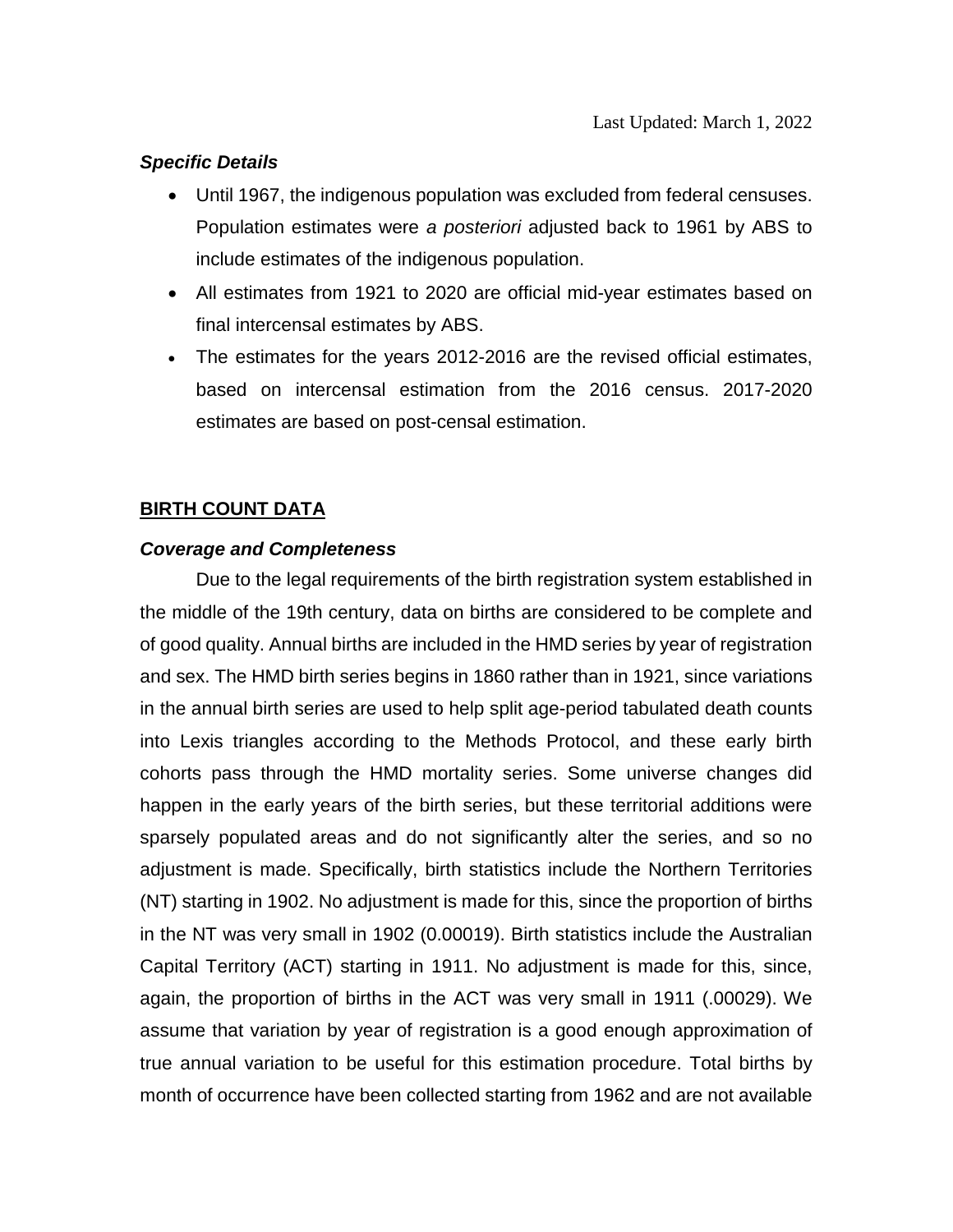for earlier years.

There is usually an interval between the occurrence and registration of a birth and, as a result, some births occurring in one year are not registered until the following year or later, especially those taking place at the very end of a calendar year. This can be caused by either a delay by the parent(s) in submitting a completed form to the registry, or a delay by the registry in processing the birth. (Australian Bureau of Statistics, 2022).

The difference between the two HMD series (births by month of occurrence and births by sex and year of registration) is at most 3%.

## *Specific Details*

- Years 1860 to 1901 exclude births that occurred in the Northern Territory (NT). Births for years 1860 to 1910 exclude births that occurred in the Australian Capital Territory (ACT).
- Since 1966 Aboriginal births are included in vital statistics.

## **REVISION NOTES**

#### *Changes with the September 2014 revision:*

**Population counts**: New official population estimates are used for the 1991-2001 intercensal period, due to a methods revision at the ABS. New official intercensal population estimates are used for years 2002-2011, which replace the previous postcensal series, and entail a reduction in the size of population denominators for most recent years.

**Deaths:** Deaths for years 1921-1963 were collected from pdfs of scanned copies of annual vital statistics reports from ABS and its predecessors and replace the previous HMD input. Data from occurrence-years 1964 to 2011 were purchased from ABS and replace the previous series by year of registration.

**Births:** The annual birth series by sex and year of registration was extended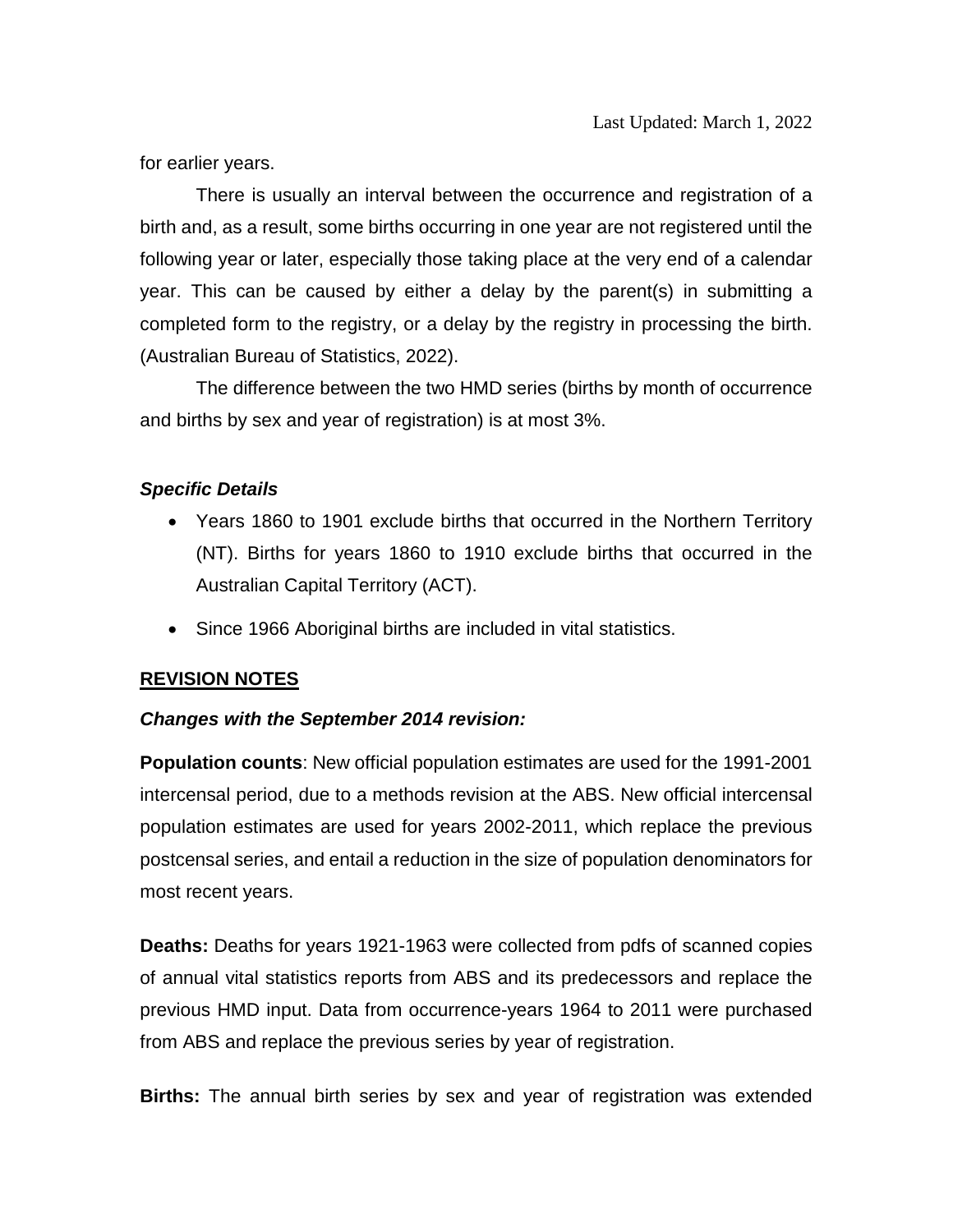backwards by adding years 1860 to 1920. Years 2005 to 2009 have been replaced with final counts from ABS. Births by month of occurrence were also compiled for years after 1962.

#### *Changes with the December 2017 revision:*

**Life tables**: All life tables have been recalculated using a modified methods protocol. The revised protocol (Version 6) includes two changes: 1) a more precise way to calculate a0, the mean age at death for children dying during the first year of life and 2) the use of birth-by-month data (where and when available) to more accurately estimate population exposures. These changes have been implemented simultaneously for ALL HMD series/countries. For more details about these changes, see the revised Methods (at  $\qquad$  Protocol  $\qquad$  (at http://www.mortality.org/Public/Docs/MethodsProtocol.pdf), particularly section 7.1 on Period life tables and section 6 and Appendix E, on death rates. The life tables calculated under the prior methods (Version 5) remain available at v5.mortality.org but they have not been, and will not be, updated.

## *Changes with the July 2018 revision:*

**Population counts:** New official population estimates are used for the 2012-2016 intercensal period, based on the 2016 census. This change had almost no effect on mortality estimates.

#### *Changes with the March 2022 revision:*

**Births:** Births by month and births by sex have been updated with the latest figures from ABS, by year of occurrence for the period of 1975-2019.

**Deaths:** Death tabulations for years 2012-2019 by year, sex, age of death and by birth cohort (Lexis triangle) have been purchased from the ABS on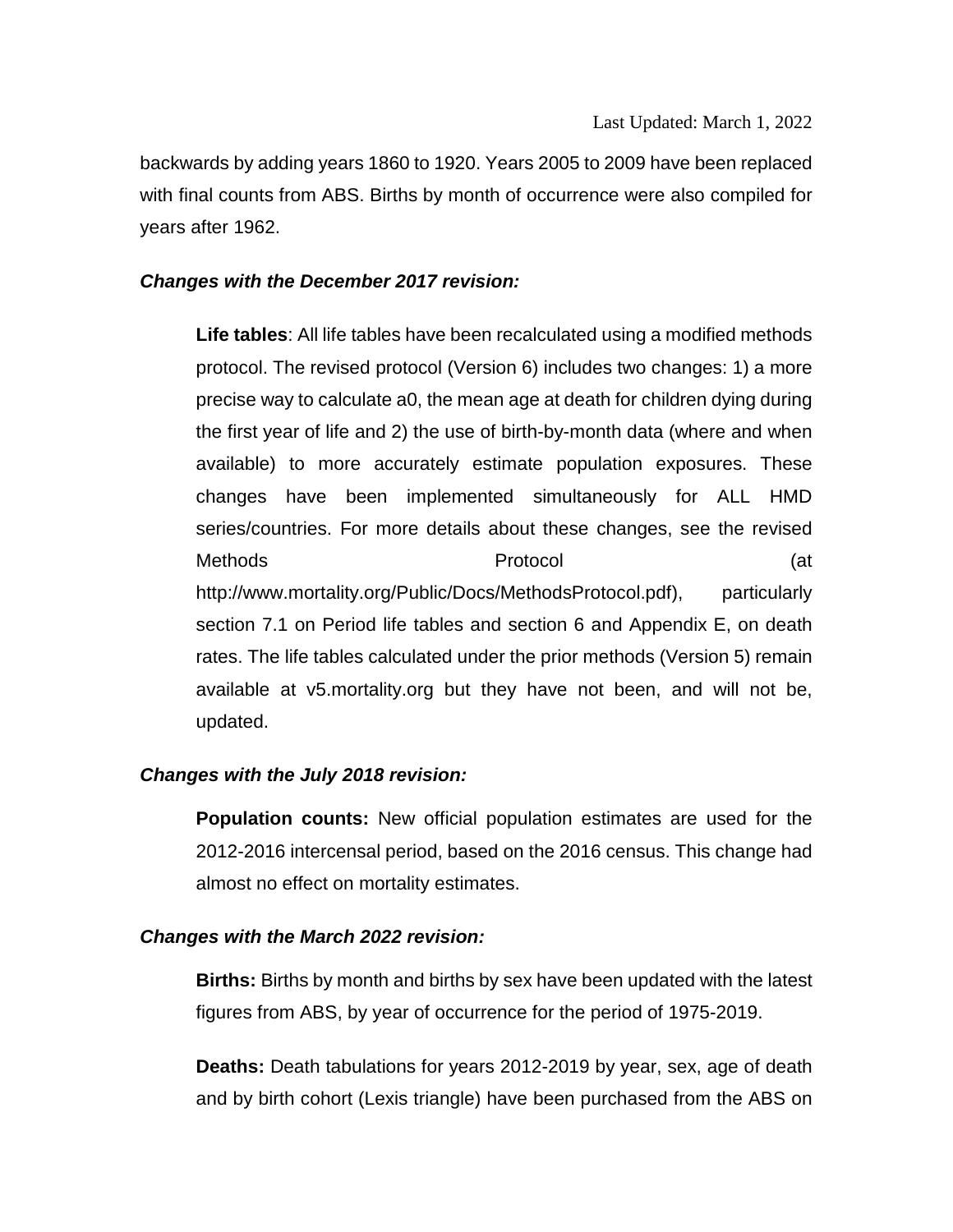February 26, 2022 and substituted to the previous data for 2012-2018 by single year of age (Lexis rectangle).

## **ACKNOWLEDGEMENTS**

We would like to thank Len Smith at Australian National University for assistance in an earlier version of this mortality series. We also thank John O'Brien for providing us with historical estimates of Australia mortality. We extend our thanks to Mike Nunn, Cassandra Eaves and Adrian Smith, Anne Ward, Rebecca de Nobrega, and to the entire staff at the Demographic Analysis and Reporting Division of the Australian Bureau of Statistics for valuable help in obtaining Australian population and vital statistics data. Lisa Yang provided valuable OCR work for death counts for years 1911-1963, as well as the 1911 census.

# **REFERENCES**

- Australian Bureau of Statistics. (2004). "Australian Historical Population Statistics". Catalogue number 3105.0.065.001. Australian Bureau of Statistics.
- Australian Bureau of Statistics. (2004). "3228.0 Demographic Estimates and Projections: Concepts, Sources and Methods". (Statistical Concepts Library, 2004).
- Australian Bureau of Statistics (2022). "3301.0 Births, Australia, 2015 Explanatory Notes". Accessed Dec. 5, 2016 from http://www.abs.gov.au/ausstats/abs@.nsf/exnote/3301.0.
- Australian Institute of Health and Welfare. (2004). National Mortality Database Documentation. [Australian Institute of Health and Welfare.](http://www.aihw.gov.au/)
- Australian National University. (2005). Australian Demographic Databank, Version 3.2b. Australian Centre for Population Research.
- Camm, J. (1984). "Past Population of Australia: A Review of the Historical Development of Australian Colonial Censuses, 1828-1901". Research Papers in Geography No. 28. New South Wales: University of Newcastle.
- Commonwealth Bureau of Census and Statistics (1947), Canberra, Australia. Demography 1945, Bulletin No. 63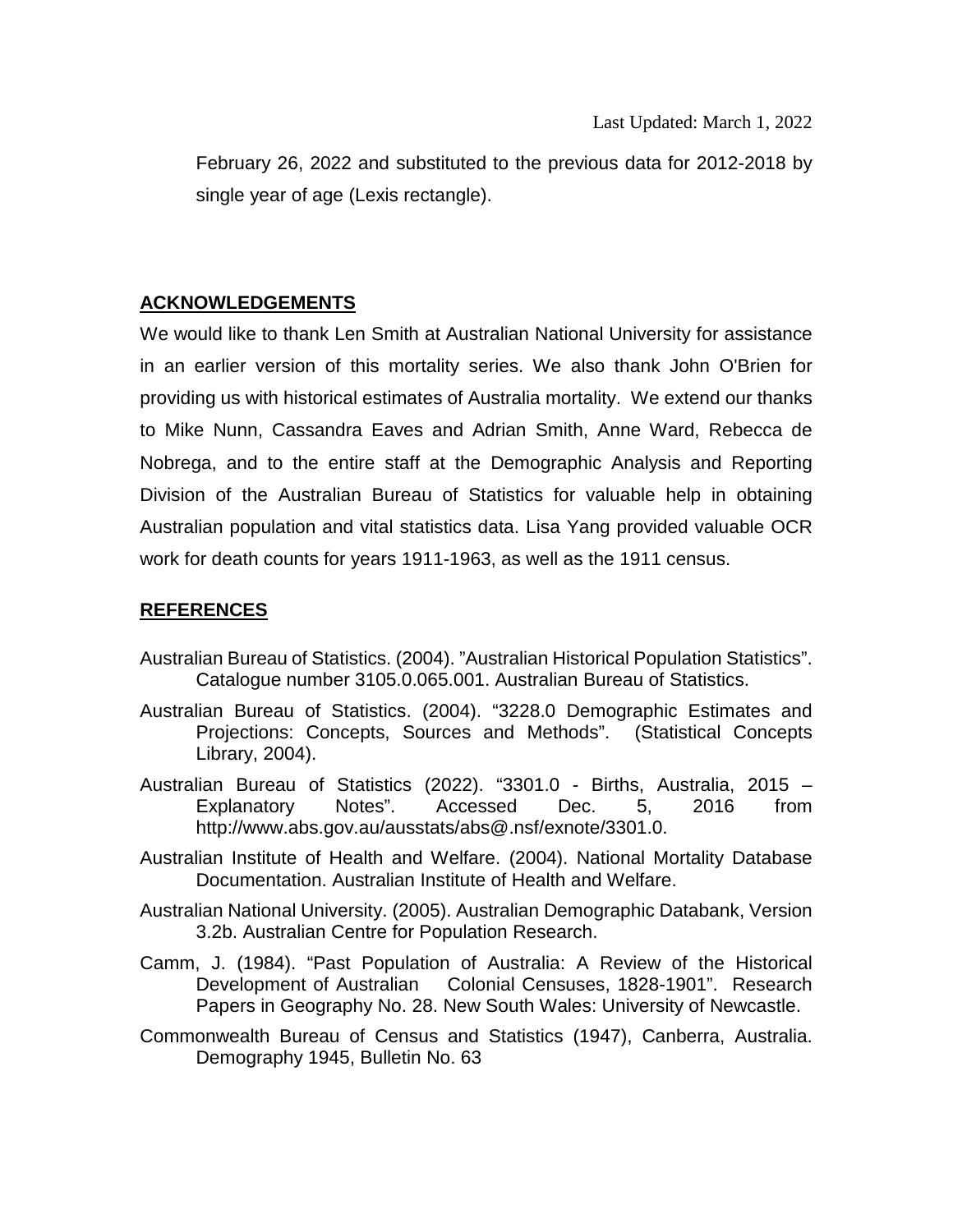- Forster, C. and C. Hazlehurst. (1988). Australian Statisticians and the Development of official Statistics. In Year Book Australia, Catalogue number 1301.0. Canberra: Australian Bureau of Statistic.
- Kippen, Rebecca and Lucas, David. (2004). "Sources for Australian Historical Demography ". Working Papers in Demography, No. 93. Demography and Sociology Program. Research School of Social Sciences. The Australian National University.
- Trewin, D. (2000). 2001 Census of Population and Housing. "How Australia Takes a Census". Catalogue no. 2903.0 Australian Bureau of Statistics. Inline refernce E:\Data\mDb\Australia\Trewin.ABS.2000.pdf
- Young, C. (1975). "Epidemic of infectious diseases in Australia prior to 1914". Colloquium on Crises in Australia of Mortality, University of Montreal.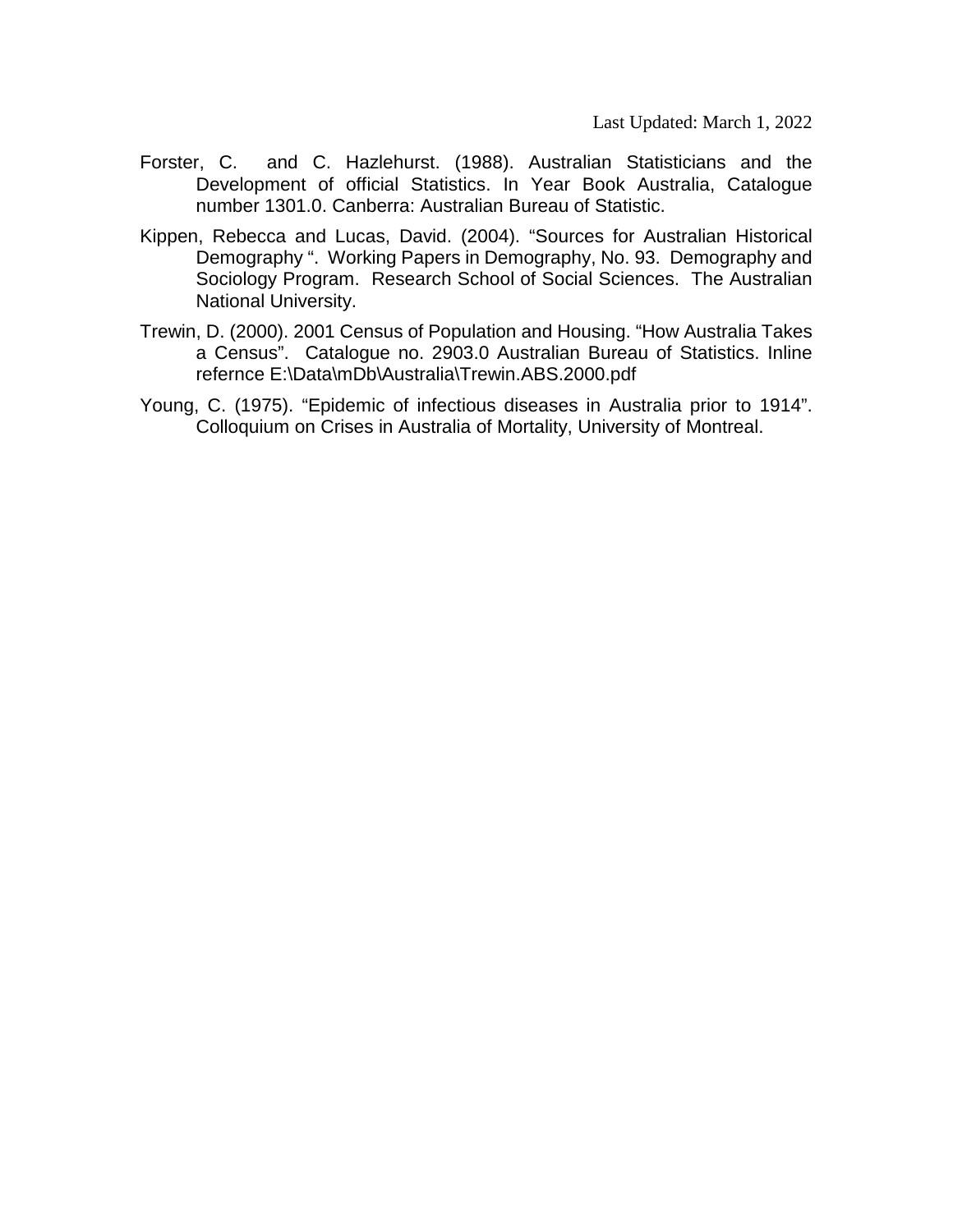#### **APPENDIX I. POPULATION CENSUSES**

1828, November — first modern census in New South Wales including parts of Queensland and Tasmania;

1833, September 2nd—census in New South Wales including all of Queensland and Tasmania;

1836, September 2nd—census in New South Wales including Victoria, Queensland and Tasmania;

1841, March 2nd—census in New South Wales including Victoria and Queensland; census in South Australia;

1842, 1843—census in Tasmania[according to AHPS census in Tasmania was 27 Sep 1841];

1844, February 26th—census in South Australia;

1846—census in New South Wales including Victoria and Queensland (March, 2nd); separate census in South Australia (February, 26th);

1847, December 31st—census in Tasmania;

1848, October 10th—census in Western Australia;

1851—census in New South Wales including Victoria and Queensland (March 1st); separate censuses in South Australia (January, 1st) and Tasmania (March, 1st);

1854—censuses in Victoria (April, 26th) and Western Australia (September, 30th);

1855, March 31st—census in South Australia;

1856, March 1st—census in New South Wales including Queensland;

1857—censuses in Victoria (March, 29th) and Tasmania (March, 31st);

1859, December 31st—census in Western Australia;

1861, April 7th—censuses in New South Wales, Victoria, Queensland, South Australia,

Tasmania;

1864, January 1st—census in Queensland;

1866, March 26th—census in South Australia;

1868, March 2nd—census in Queensland;

1870—censuses in Western Australia (March, 31st) and Tasmania (February, 7th);

1871—censuses in New South Wales (April, 2nd), Victoria (April, 2nd), Queensland (September,

1st) and South Australia (April, 2nd);

1876—censuses in Queensland (May, 1st) and South Australia (March, 26th);

1881, April 3rd—census in all colonies (New South Wales, Victoria, Queensland, South Australia,

Western Australia, Tasmania, Northern Territory);

1886, May 1st—census in Queensland;

1891, April 5th—census in all colonies;

1901, March 31st—census in all colonies;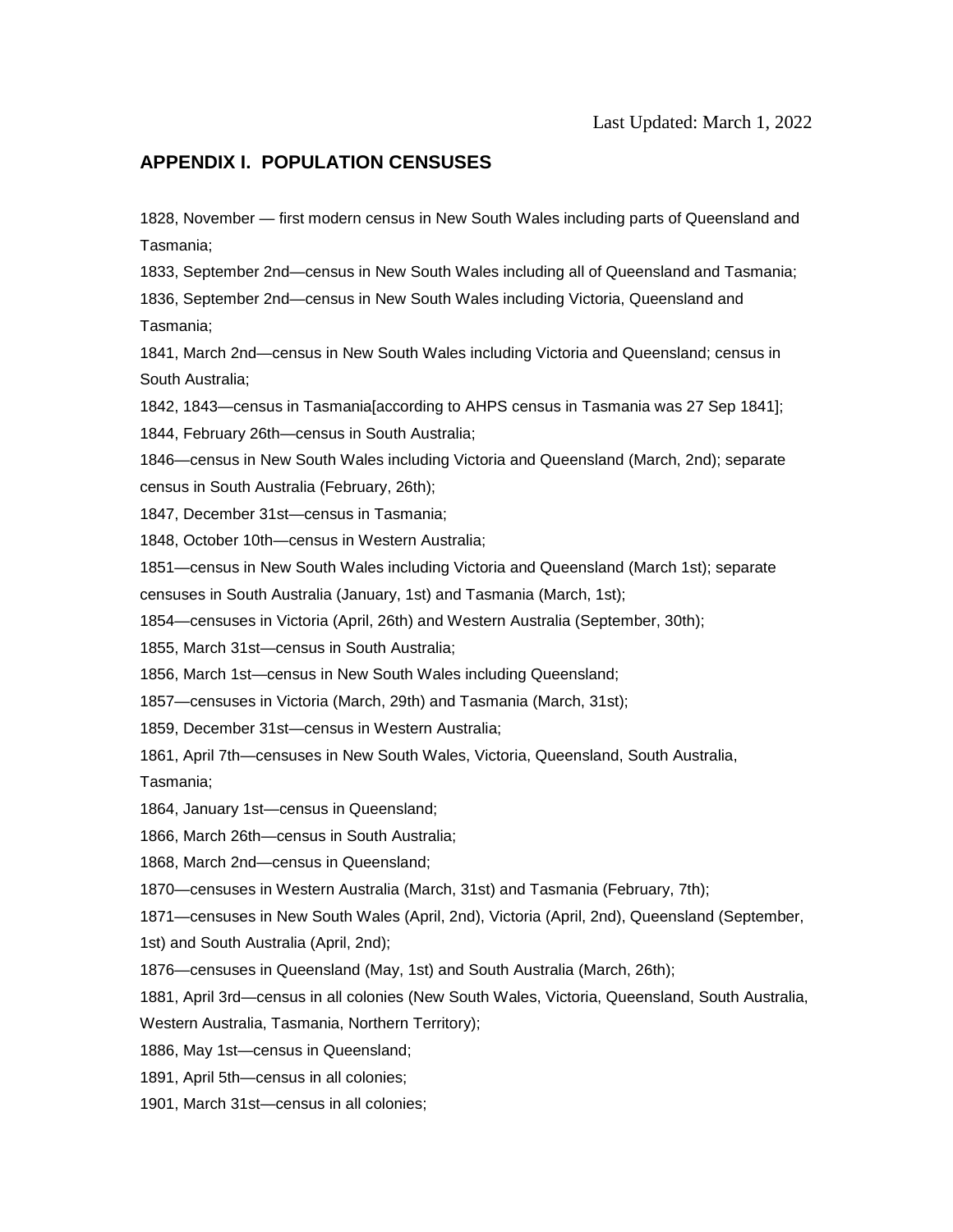1911, April 3rd—first census of Common Wealth of Australia. On 1 January 1911 The Australian Capital Territory was founded as a Federal Territory and Northern Territory was transferred to the Commonwealth;

- 1921, April 4th—census
- 1933, June 30th—census
- 1947, June 30th—census
- 1954, June 30th—census
- 1961, June 30th—census
- 1966, June 30th—census
- 1971, June 30th—census
- 1976, June 30th—census
- 1981, June 30th—census
- 1986, June 30th—census
- 1991, August 6th—census
- 1996, August 6th—census

2001, August 7th—census. This is the first census when the respondents had the option to have their census returns retained and made available to the public after 100 years. Census returns from previous censuses were destroyed after statistical extractions had been carried out.

2006, August 8th—census.

2011, August 9th—census.

2016, August 9th—census.

Additional information on the [content of censuses from 1911 to 1996](http://www.abs.gov.au/websitedbs/D3110122.NSF/4a255eef008309e44a255eef00061e57/7d9cd936b58501f74a2564660006cc16!OpenDocument) can be found on the web site of the Australian Bureau of Statistics (www.abs.gov.au) (Trewin, 2000).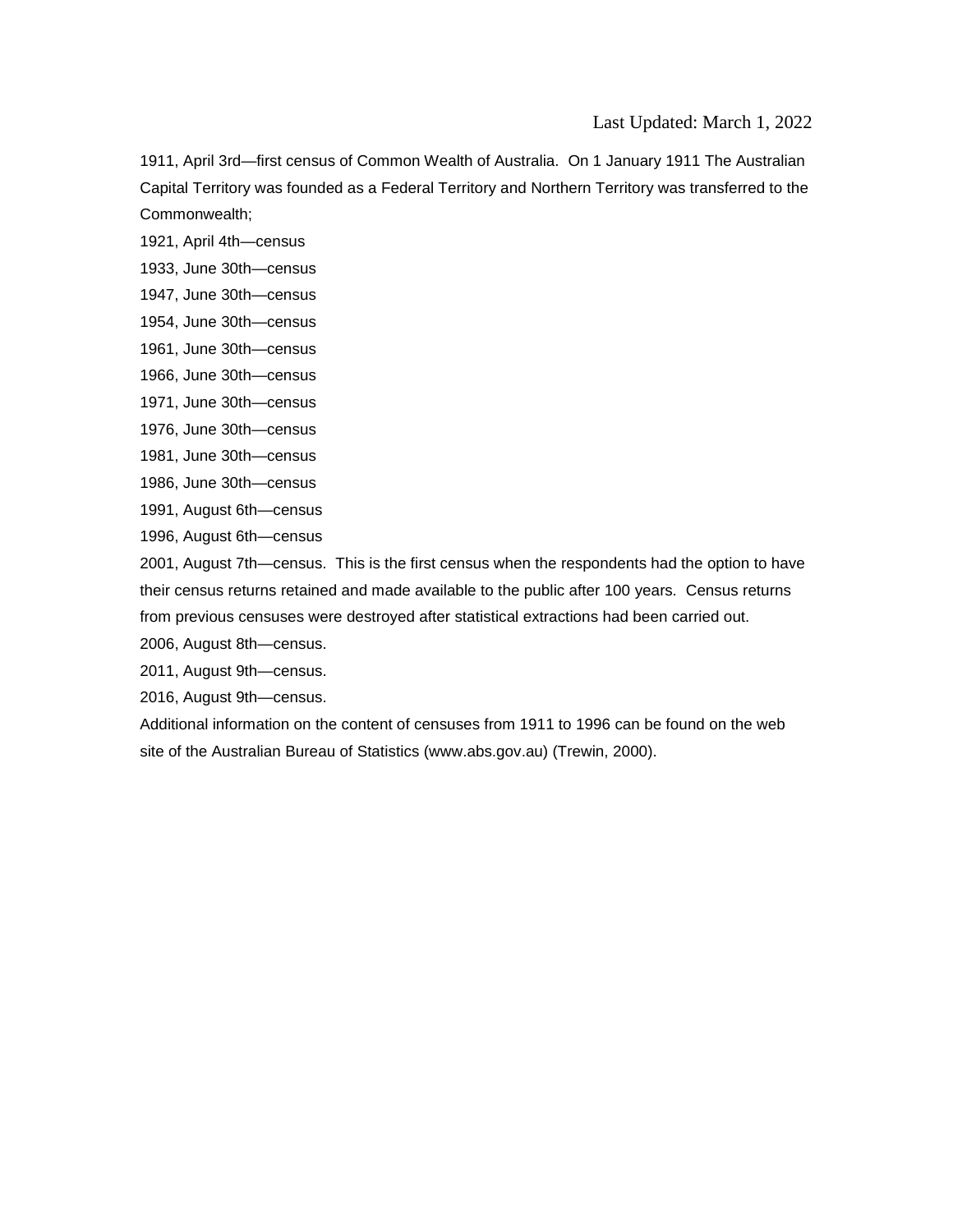# **APPENDIX II - DESCRIPTION OF DATA USED FOR THE LEXIS DATABASE**

# **DEATHS**

| <b>Period</b> | <b>Type of Data</b>                                                                              | <b>Age Grouping</b>                    | <b>Comments</b>                                                              | RefCode(s)                                                                                                                  |
|---------------|--------------------------------------------------------------------------------------------------|----------------------------------------|------------------------------------------------------------------------------|-----------------------------------------------------------------------------------------------------------------------------|
| 1921-1963     | Annual death counts by year of<br>registration, age, and sex.                                    | $0, 1, \ldots$ maximum<br>age attained |                                                                              | 1921-1963 (RefCodes<br>are separate for each<br>year of data, and each<br>RefCode matches the<br>year to which data refer.) |
| 1964-1989     | Annual death counts by year of<br>occurrence, age, and sex.                                      | $0, 1, \ldots$ maximum<br>age attained |                                                                              | 43                                                                                                                          |
| 1990-1999     | Annual death counts by year of<br>occurrence, age, and sex.                                      | 100.<br>101,maximum<br>age attained    | Used to<br>complement a<br>later series that<br>only has ages up<br>to 100+. | 43                                                                                                                          |
| 1990-2011     | Annual death counts by year of $\vert 0,1,,99,100+$<br>occurrence, age, birth cohort,<br>and sex |                                        |                                                                              | 28                                                                                                                          |
| 2012-2019     | Annual death counts by year of<br>occurrence, age, birth cohort<br>and sex.                      | $0, 1, \ldots, 99, 100+$               |                                                                              | 62                                                                                                                          |

# **POPULATION**

| Period    | <b>Type of Data</b>        | <b>Age Grouping</b> | <b>Comments</b> | RefCode(s)             |
|-----------|----------------------------|---------------------|-----------------|------------------------|
| 1921–1970 | Midyear official estimates | $0,1,,84,85+$       |                 |                        |
| 1971-2020 | Midyear official estimates | $0,1,,99,100+$      |                 | 16, 29, 48, 52, 56, 60 |

# **ANNUAL BIRTHS**

| <b>Period</b> | <b>Type of Data</b>                              | <b>Comments</b> | <b>RefCode(s)</b> |
|---------------|--------------------------------------------------|-----------------|-------------------|
| 1860-1974     | Birth counts by sex and year of<br>registration. |                 | 32, 3             |
| 1975-2019     | Birth counts by sex and year of<br>registration. |                 | 61                |

# **BIRTHS BY MONTH**

| <b>Period</b><br>Type of Data | Comments | <b>RefCode(s)</b> |
|-------------------------------|----------|-------------------|
|-------------------------------|----------|-------------------|